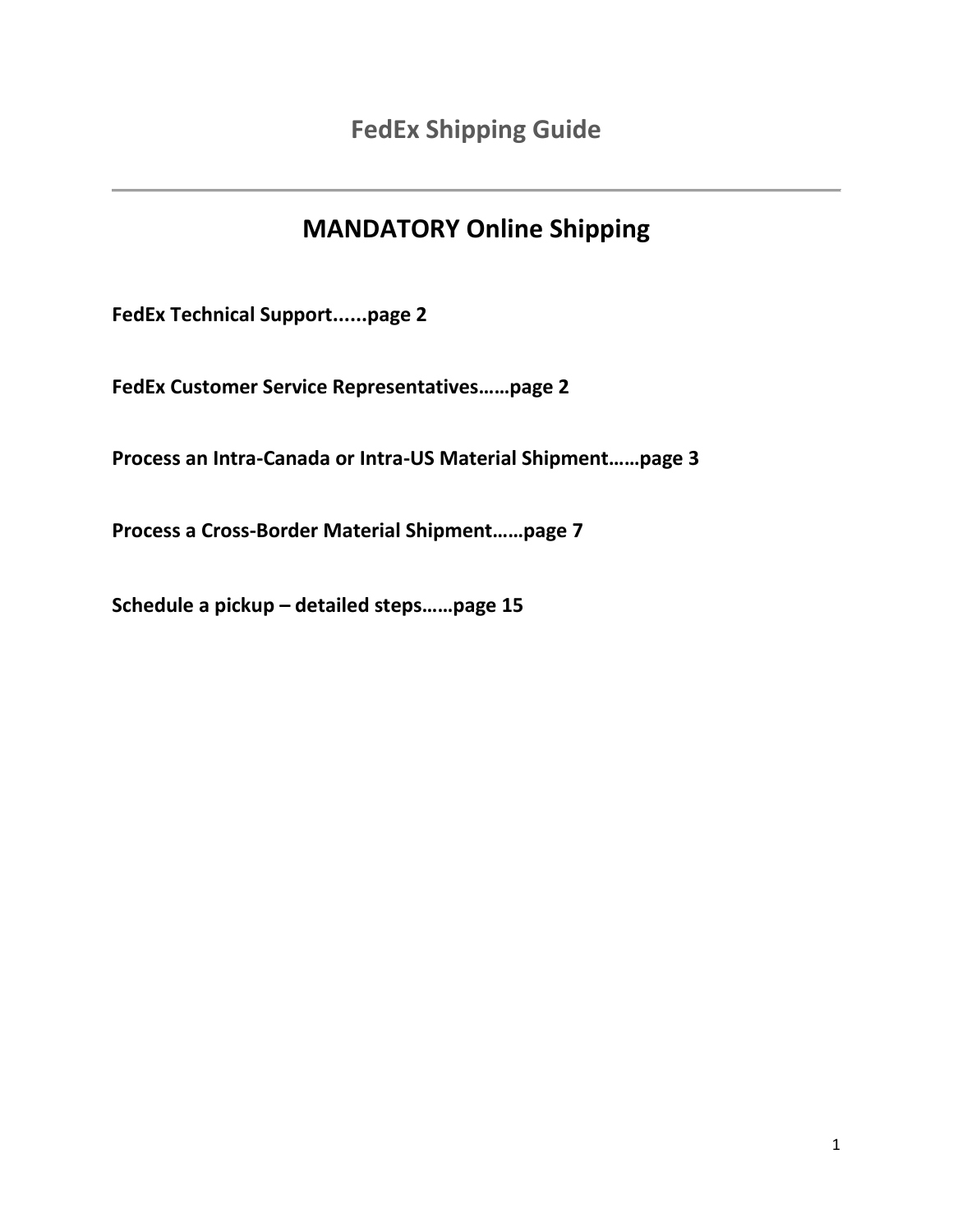# **MANDATORY Online Shipping**

### **FedEx Technical Support**

**For technical assistance,** please call the FedEx Technical Support Hotline at **1.877.339.2774**

### **FedEx Customer Service Representatives**

**For all other inquiries,** please Email **[canadacustomerservice@fedex.com](mailto:canadacustomerservice@fedex.com)**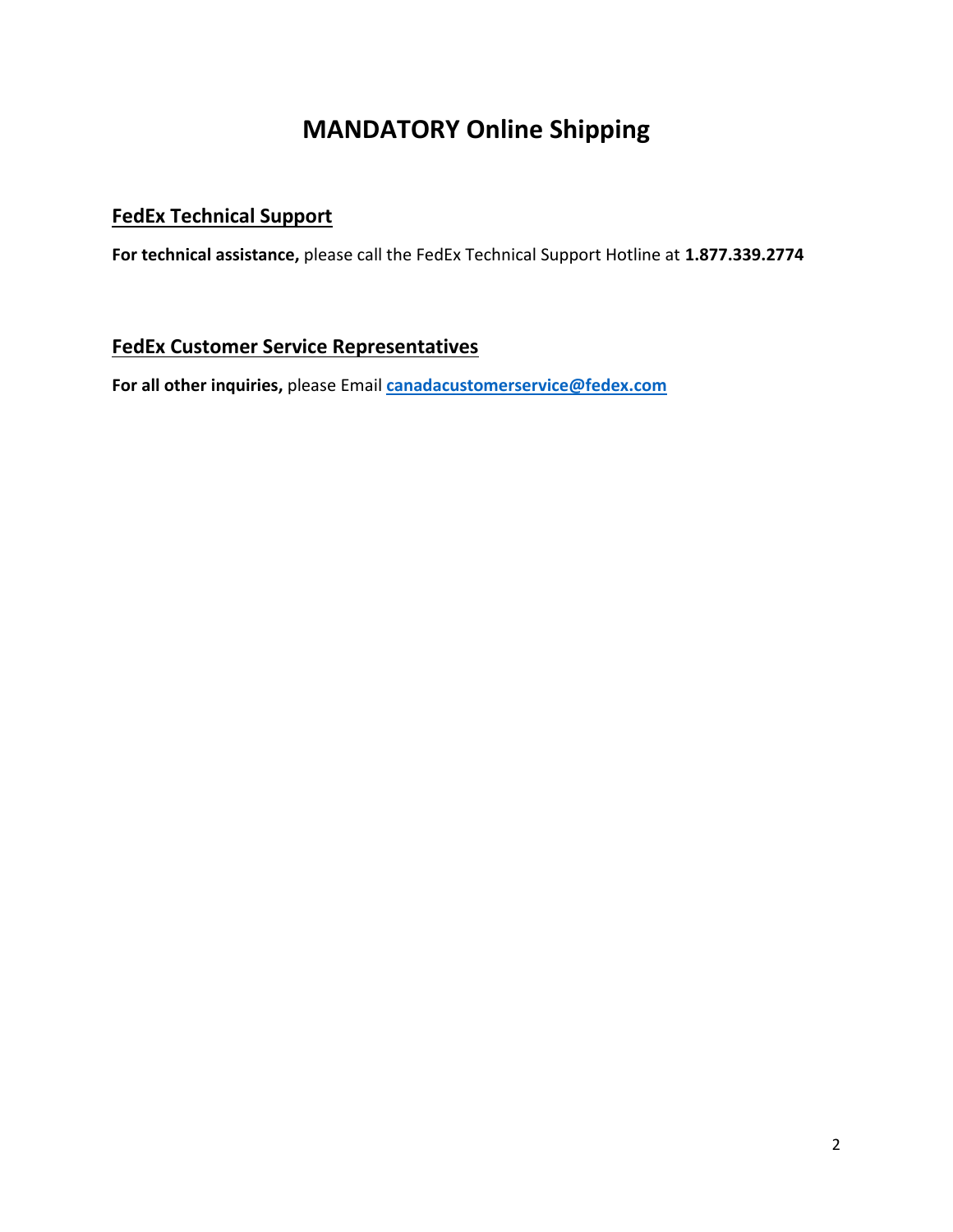## *Process an Intra-Canada or Intra-US Material Shipment*

*For "Third Party" billing to CN's FedEx account, applicable only when CN is responsible for paying the shipping costs of courier services. FedEx Ground is to be used for shipping small packages with a shipping weight up to 150 lbs per package. The maximum shipping weight of 150 lbs per package must not be exceeded. However you can have several packages per shipment.* 

*1. Origin Address*

| 1. From                                                                                      | $\oslash$ Help $\Xi$ Edit |
|----------------------------------------------------------------------------------------------|---------------------------|
| John Smith, 935 de La Gauchetiere Street West, Floor 12,<br>MONTREAL, Quebec, H3B2M9, Canada |                           |

● Origin address is defaulted to your address. Press "Edit" to modify the "Company Name"

| 1. From            |                                 | ⊙ Help <b>El Hide</b> |
|--------------------|---------------------------------|-----------------------|
| * Country/Location | Canada                          | ۳.                    |
| Company            | CN Rail                         |                       |
| * Contact name     | Jose Lastname                   |                       |
| * Address 1        | 123 Test Drive                  |                       |
| Address 2          |                                 |                       |
| * Postal code      | H2W2H9                          |                       |
| * City             | <b>MONTREAL</b>                 | $\checkmark$          |
| * Province         | Quebec                          | ۳                     |
| * Phone no.        | 5147983957<br>ext.              |                       |
|                    | Save as my default address      |                       |
|                    | Save new sender in address book |                       |

● Company: Enter your own Company name to replace "CN Rail"

| 1. From            |                                 | ⊙ Help <sup>⊟</sup> Hide |
|--------------------|---------------------------------|--------------------------|
| * Country/Location | Canada                          |                          |
| Company            | New company                     |                          |
| * Contact name     | Jose Lastname                   |                          |
| *Address 1         | 123 Test Drive                  |                          |
| Address 2          |                                 |                          |
| * Postal code      | H2W2H9                          |                          |
| * City             | <b>MONTREAL</b>                 | v                        |
| * Province         | Quebec                          |                          |
| * Phone no.        | 5147983957<br>ext               |                          |
|                    | Save as my default address      |                          |
|                    | Save new sender in address book |                          |

● Click "Save as my default address" and you won't have to repeat this step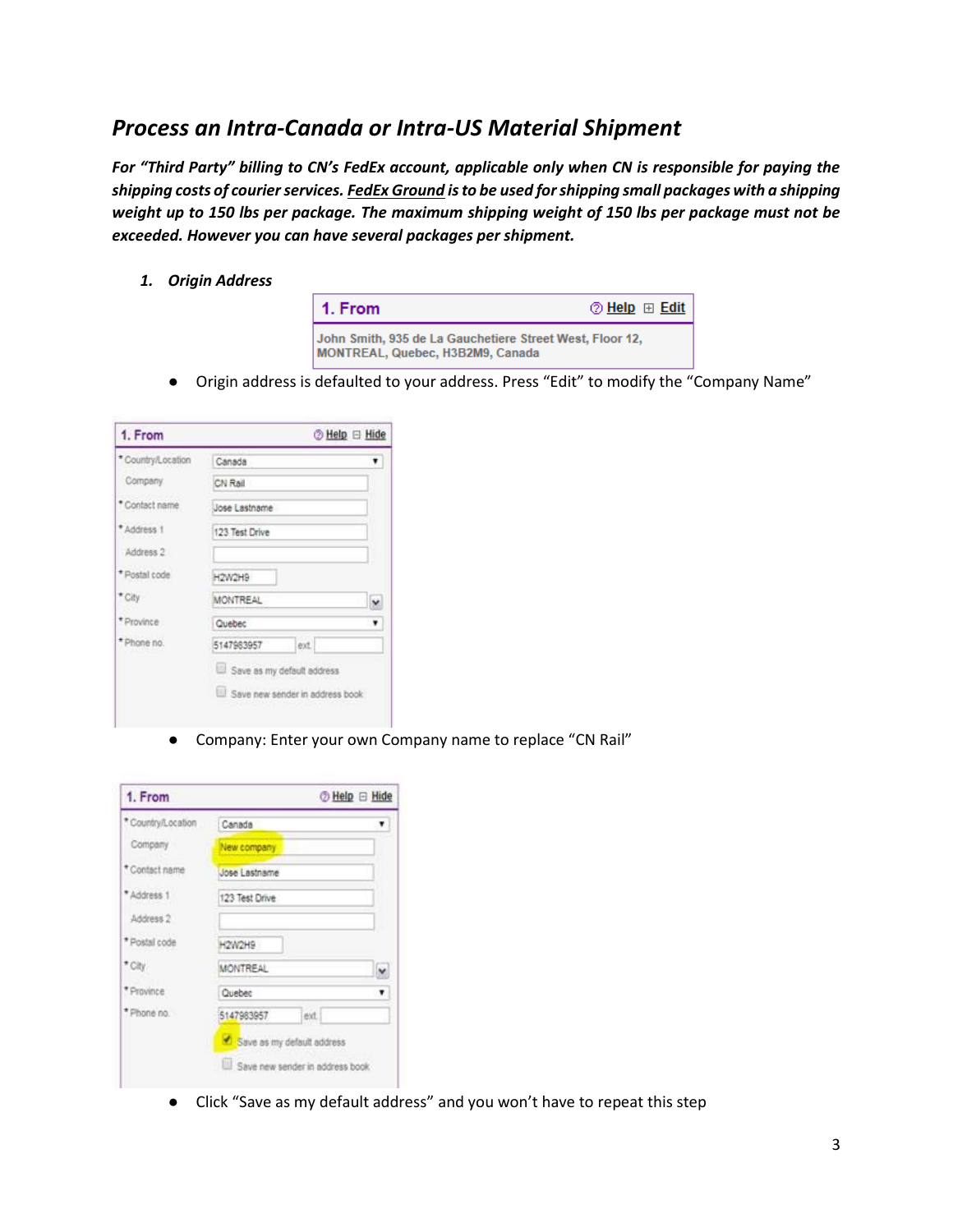#### *2. Destination Address*

| 2. To                            | <b>⑦ Help</b> □ Hide                          |
|----------------------------------|-----------------------------------------------|
| * Country/Location               | Canada                                        |
| Contact ID                       | Railway-CALGARY-5310 - 27TH STR<br>$\check{}$ |
| Company                          | <b>CN Railway</b><br>v                        |
| * Contact name                   | John Smith<br>v                               |
| * Address 1                      | 5310 - 27TH STREET S.E.                       |
| Address 2                        |                                               |
| * Postal code                    | <b>T2C1M7</b>                                 |
| * City                           | CALGARY                                       |
| * Province                       | Alberta                                       |
| * Phone no.                      | 8566257412<br>ext.                            |
| 田 Perform detailed address check |                                               |
|                                  | This is a residential address $@$             |
|                                  | Save new recipient in address book            |
|                                  | Save changes in address book                  |

- Choose Destination Country
- Contact ID: Choose either a CN address from scroll down menu or enter one manually
- **Enter Contact name at destination - MANDATORY**
- *Address 1*: Enter the civic number and street name
- *Address 2*: Enter any special address information such as building or floor # etc.
- **Enter Phone number of contact at destination - MANDATORY**
- Indicate whether or not you want to save the new recipient address to your FedEx address book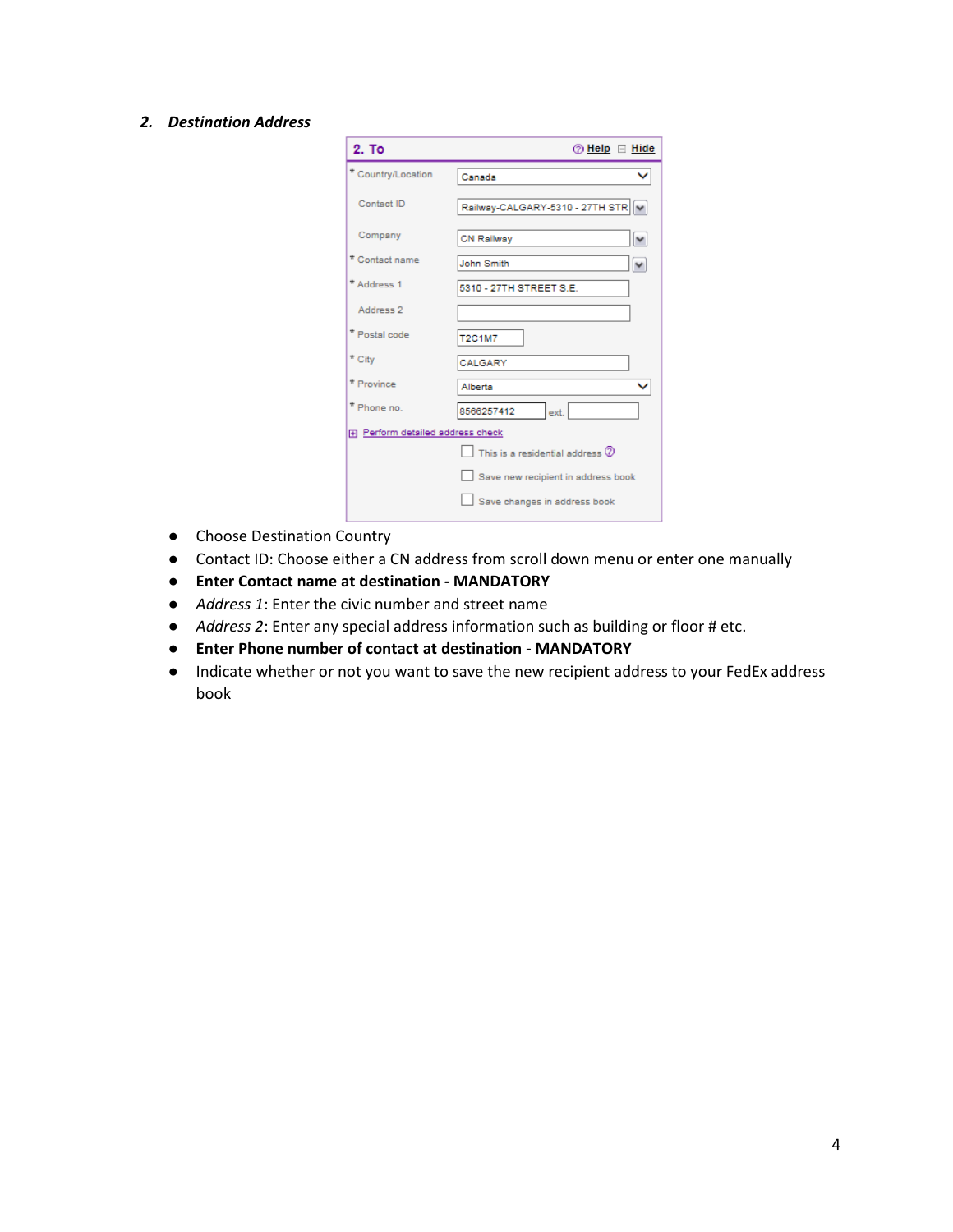*3. Package and shipment details*

| 3. Package & Shipment Details |                              | ② <u>Help</u> □ Hide |
|-------------------------------|------------------------------|----------------------|
| Ship date                     | 07/05/2017                   | 噩                    |
| No. of packages               | $\check{ }$                  |                      |
| Weight <sup>(2)</sup>         | $kqs$ $\vee$<br>5            |                      |
| Declared Value 2              | 2<br><b>Canadian Dollars</b> |                      |
| * Service type                | <b>FedEx Ground</b>          | v                    |
| * Package type                | Your Packaging               | v                    |
| <b>Dimensions</b>             | Select                       | ◡                    |
|                               | Include a return label $(2)$ |                      |
|                               |                              |                      |
|                               |                              |                      |

- *Ship Date:* Filled automatically or can be changed to a later date (maximum of 10 days)
- *No of Packages*: Enter number of packages
- *Weight:* Enter weight of packages and select **"lbs"** as unit of measure. Shipping weight of 150 lbs per package must not be exceeded
- *Declared Value:* The Declared Value is the value of the package and is used by FedEx for insurance purposes. Enter Declared Value of package up to a maximum of \$100.00 at no additional cost. A Declared Value greater than \$100.00 would trigger insurance premium charges that are not covered by CN so Declared Value must never exceed \$100.00.
- *Service Type:* Choose **"FedEx Ground"**
- *Package Type:* With FedEx Ground *package type* will be defaulted to "Your Packaging"
- Dimensions: Optional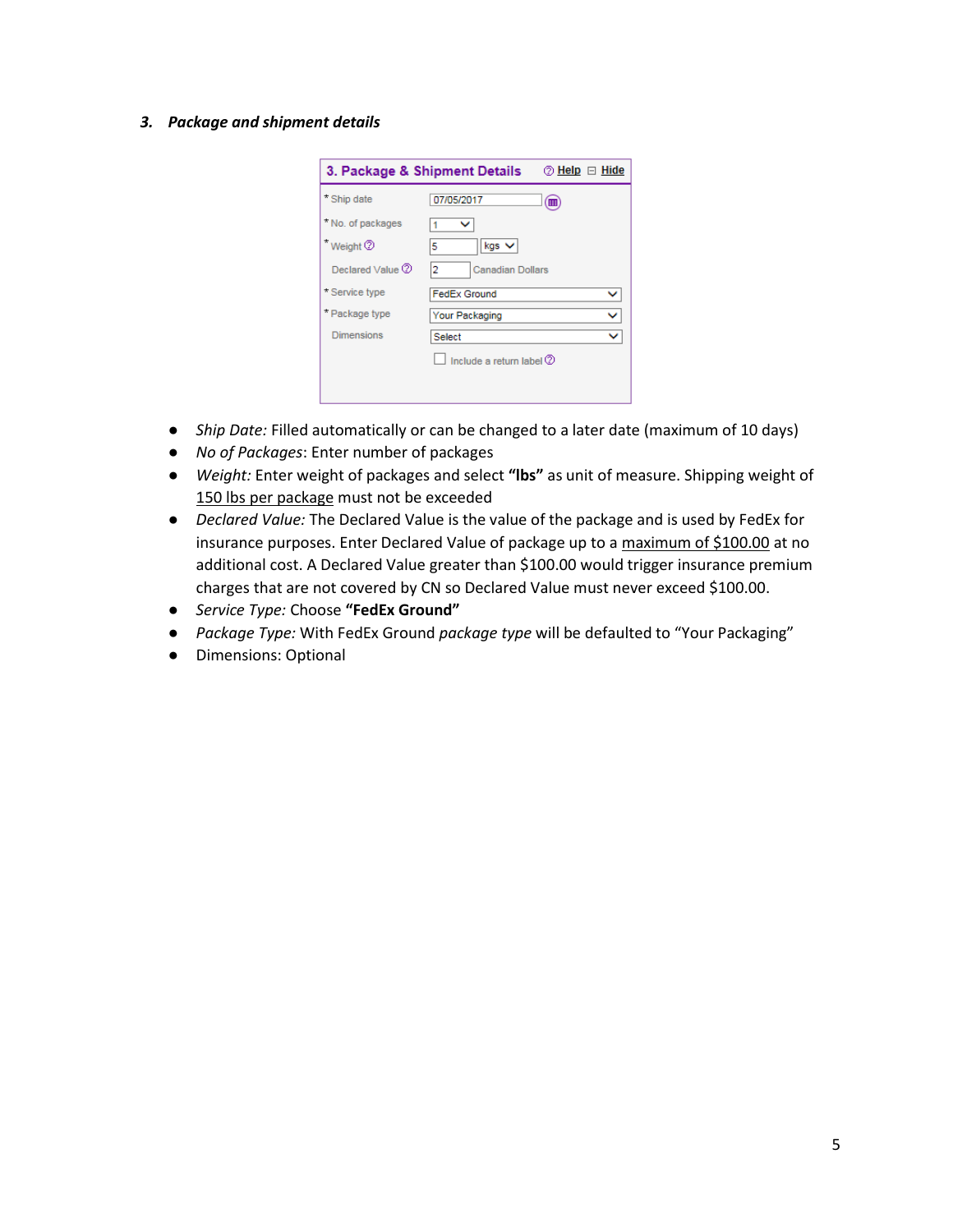#### *4. Billing Details*

| <b>4. Billing Details</b> | $\circledcirc$ Help $\;\Box$ Hide              |
|---------------------------|------------------------------------------------|
| * Bill transportation to  | CN-HQ-CA-106                                   |
| information.              | Alert: Please remember to enter your reference |
| Your reference            | john.smith@cn.ca                               |
| 日 More reference fields   |                                                |
| P.O. no.                  | <b>Select</b>                                  |
| Invoice no.               | 99999                                          |
| Department no.            | IT Asset Mamt.                                 |

- *Bill transportation to*: This is a default field that user cannot change. CN's FedEx account number for third party billing will never be required and won't be divulged
- *Your reference (User email)*: This is a default field that user cannot change
- *P.O. no***: MANDATORY** Enter 10 numeric digits CN's Purchase Order Number
- *Invoice no.*: This is a default field that user cannot change
- *Department no.*: This is a default field that user cannot change

#### *5. Pickup/Drop-off*

| 5. Pickup/Drop-off                                        | $\circledcirc$ Help $\Box$ Hide |
|-----------------------------------------------------------|---------------------------------|
| $\bullet$ Schedule a pickup                               |                                 |
| $\bigcirc$ Drop off package at a FedEx location           |                                 |
| $\bigcirc$ Use an already scheduled pickup at my location |                                 |
| <b>Pickup Address</b>                                     |                                 |

- Choose "Schedule a pickup" if you don't have a scheduled pickup at your location. Origin address will be the default pickup address. Pickup will be completed on the following business day. See detailed steps on page 15
- Choose "Use an already scheduled pickup" only if there is a daily scheduled pickup at your location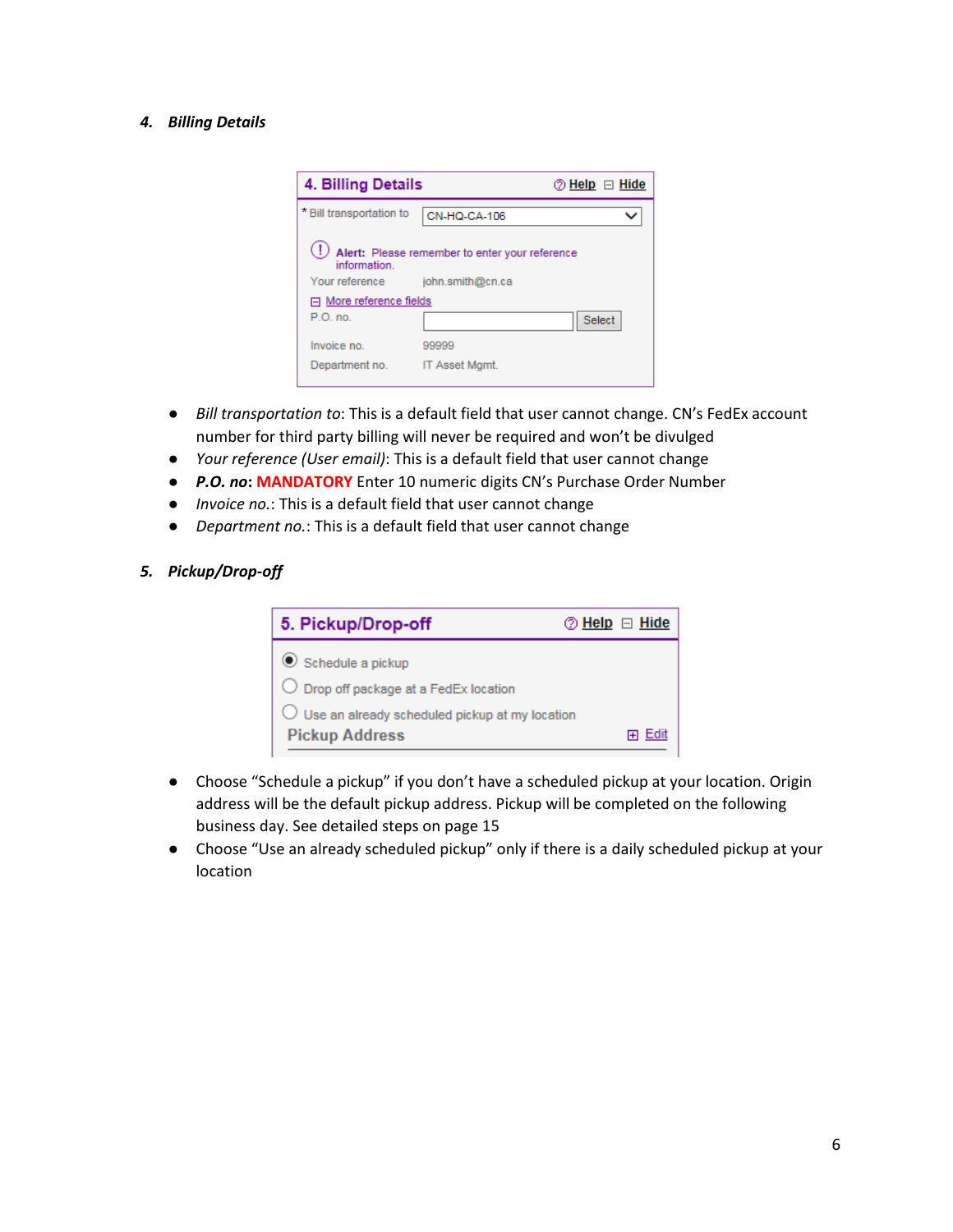#### *Rate & transit times (optional)*

| Rates & Transit Times (optional)                  | ② <u>Help</u> □ Hide     |
|---------------------------------------------------|--------------------------|
|                                                   | Amounts are shown in CAD |
| Click calculate to get rates and<br>transit times | Calculate                |
|                                                   |                          |

- Click "Calculate" to see shipment transit times
- *TIP*: If an error occurs on shipment a prompt in red writing appears. To have it disappear before completing shipment refresh page by calculating again

#### *6. Complete your Shipment*



- Choose "*Create a Shipment Profile*" and give it a nickname for future use. This can be very useful for recurrent shipments
- Click "Ship" when ready

#### *7. Print Labels*

| <b>Ship</b>                                       | <b>LTL Freight</b>                              | <b>Ship History</b>                                                   | My Lists | Reports | Administration |                                                                                                  |
|---------------------------------------------------|-------------------------------------------------|-----------------------------------------------------------------------|----------|---------|----------------|--------------------------------------------------------------------------------------------------|
| Prepare a shipment                                |                                                 |                                                                       |          |         |                |                                                                                                  |
|                                                   | (1) Enter shipping information P Print label(s) |                                                                       |          |         |                |                                                                                                  |
| $\bigvee$ Label<br>$\Box$ Receipt   View<br>Print |                                                 | Thank you for shipping with FedEx. Your tracking number: 779424325389 |          |         |                | Create return shipment Edit shipment Cancel shipment Repeat last Create new<br>Schedule a Pickup |

- If any information needs to be changed click "Edit Shipment". It will return user to FedEx ship manager page
- Select Label, Click "Print" when ready
- Follow instruction on print labels to know where they should go on package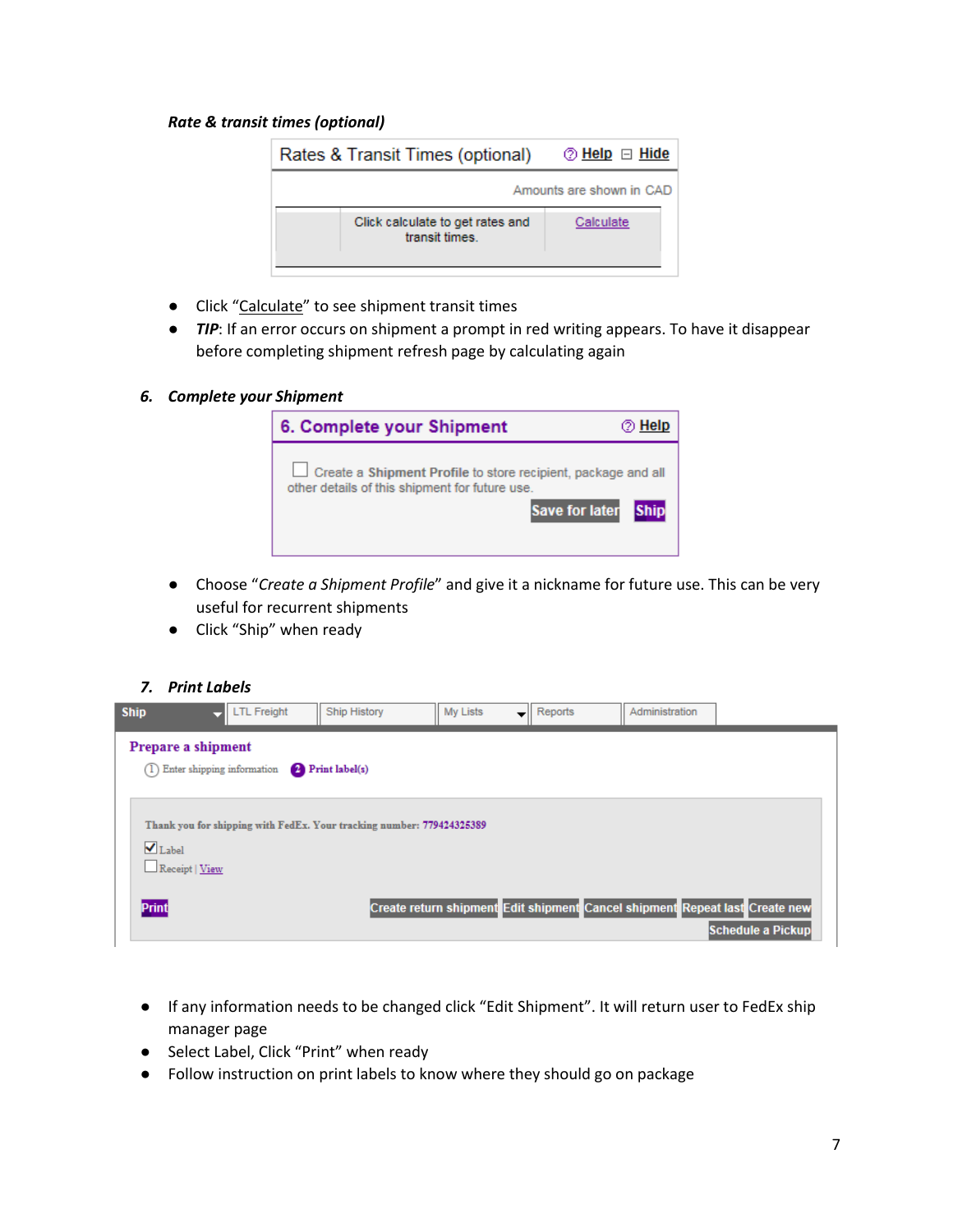## *Process a Cross Border Material Shipment*

*For "Third Party" billing to CN's FedEx account, applicable only when CN is responsible for paying the shipping costs of courier services. FedEx Ground is to be used for shipping small packages with a shipping weight up to 150 lbs per package. The maximum shipping weight of 150 lbs per package must not be exceeded. However you can have several packages per shipment.* 

*1. Origin Address* 

| 1. From                                                                                      | ② <u>Help</u> ⊞ Edit |
|----------------------------------------------------------------------------------------------|----------------------|
| John Smith, 935 de La Gauchetiere Street West, Floor 12,<br>MONTREAL, Quebec, H3B2M9, Canada |                      |

● Origin address is defaulted to your address. Press "Edit" to modify the "Company Name"

| 1. From            |                                 | ⊙ Help <b>El</b> Hide |
|--------------------|---------------------------------|-----------------------|
| * Country/Location | Canada                          |                       |
| Company            | CN Rail                         |                       |
| * Contact name     | Jose Lastname                   |                       |
| * Address 1        | 123 Test Drive                  |                       |
| Address 2          |                                 |                       |
| * Postal code      | H2W2H9                          |                       |
| * City             | <b>MONTREAL</b>                 | ×                     |
| * Province         | Quebec                          | $\mathbf{r}$          |
| * Phone no.        | 5147983957<br>ext.              |                       |
|                    | Save as my default address      |                       |
|                    | Save new sender in address book |                       |

● Company: Enter your own Company name to replace "CN Rail"

| 1. From            |                                 | ⊙ Help ⊟ Hide |
|--------------------|---------------------------------|---------------|
| * Country/Location | Canada                          |               |
| Company            | New company                     |               |
| * Contact name     | Jose Lastname                   |               |
| * Address 1        | 123 Test Drive                  |               |
| Address 2          |                                 |               |
| * Postal code      | H2W2H9                          |               |
| * City             | <b>MONTREAL</b>                 |               |
| * Province         | Quebec                          |               |
| * Phone no.        | ext<br>5147983957               |               |
|                    | Save as my default address      |               |
|                    | Save new sender in address book |               |

● Click "Save as my default address" and you won't have to repeat this step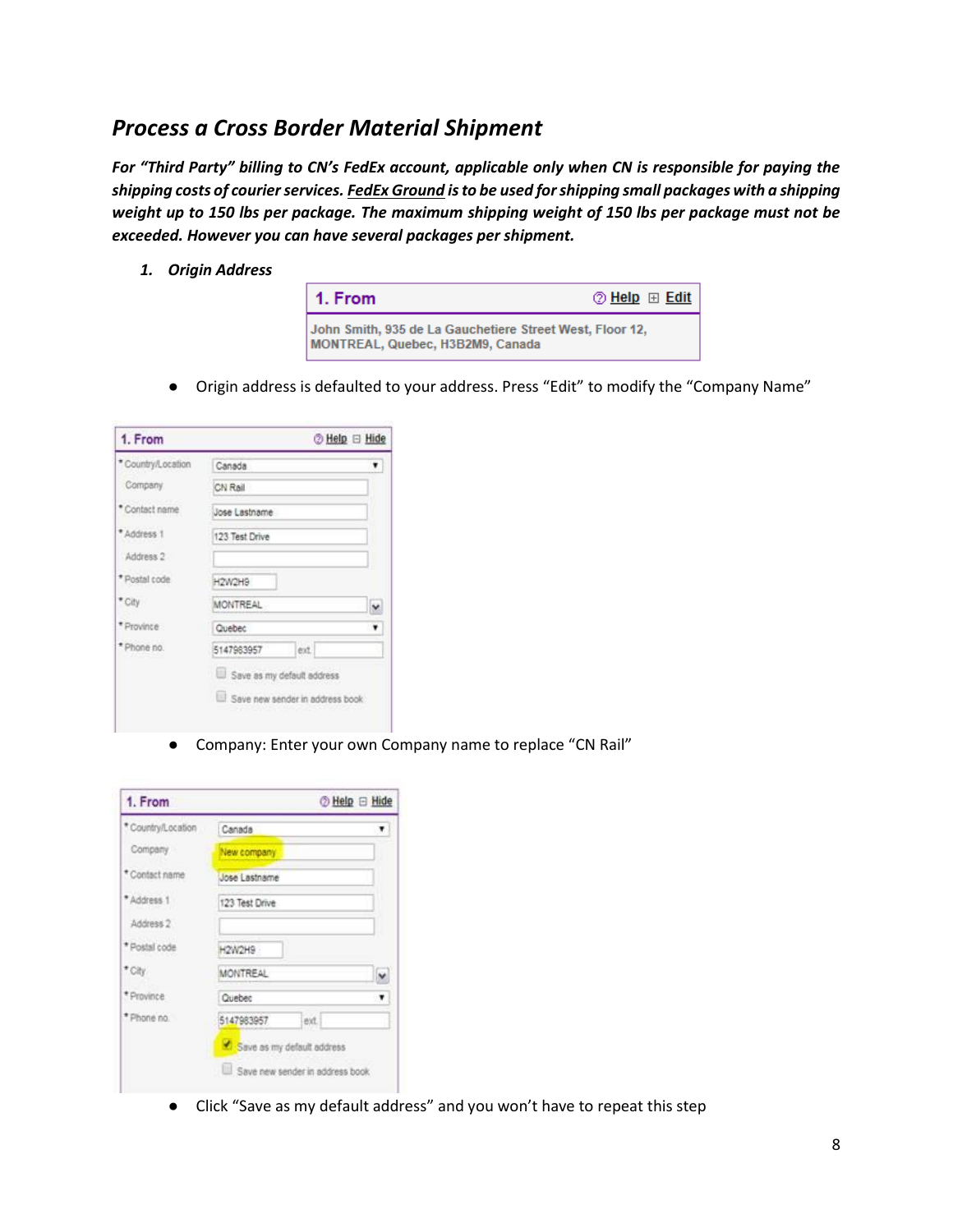#### *2. Destination Address*

| 2. To                            | $\circledcirc$ Help $\equiv$ Hide  |
|----------------------------------|------------------------------------|
| * Country/Location               | <b>United States</b>               |
| Contact ID                       | CN Railway-CHICAGO-3700 SOUTH      |
| Company                          | CN Railway                         |
| * Contact name                   | John Smith<br>٧                    |
| * Address 1                      | 3700 SOUTH ST LOUIS AVE            |
| Address 2                        |                                    |
| $*$ zip                          | 60632                              |
| * City                           | CHICAGO                            |
| * State                          | <b>Illinois</b>                    |
| * Phone no.                      | 8888885909<br>$x$ ext.             |
| Recipient tax ID                 |                                    |
| 田 Perform detailed address check |                                    |
|                                  | This is a residential address $@$  |
|                                  | Save new recipient in address book |
|                                  | Save changes in address book       |

- Choose Destination Country
- Contact ID: Choose either a CN address from scroll down menu or enter one manually
- **Enter Contact name at destination - MANDATORY**
- *Address 1*: Enter the civic number and street name
- *Address 2*: Enter any special address information such as building or floor # etc.
- **Enter Phone number of contact at destination - MANDATORY**
- Indicate whether or not you want to save the new recipient address to your FedEx address book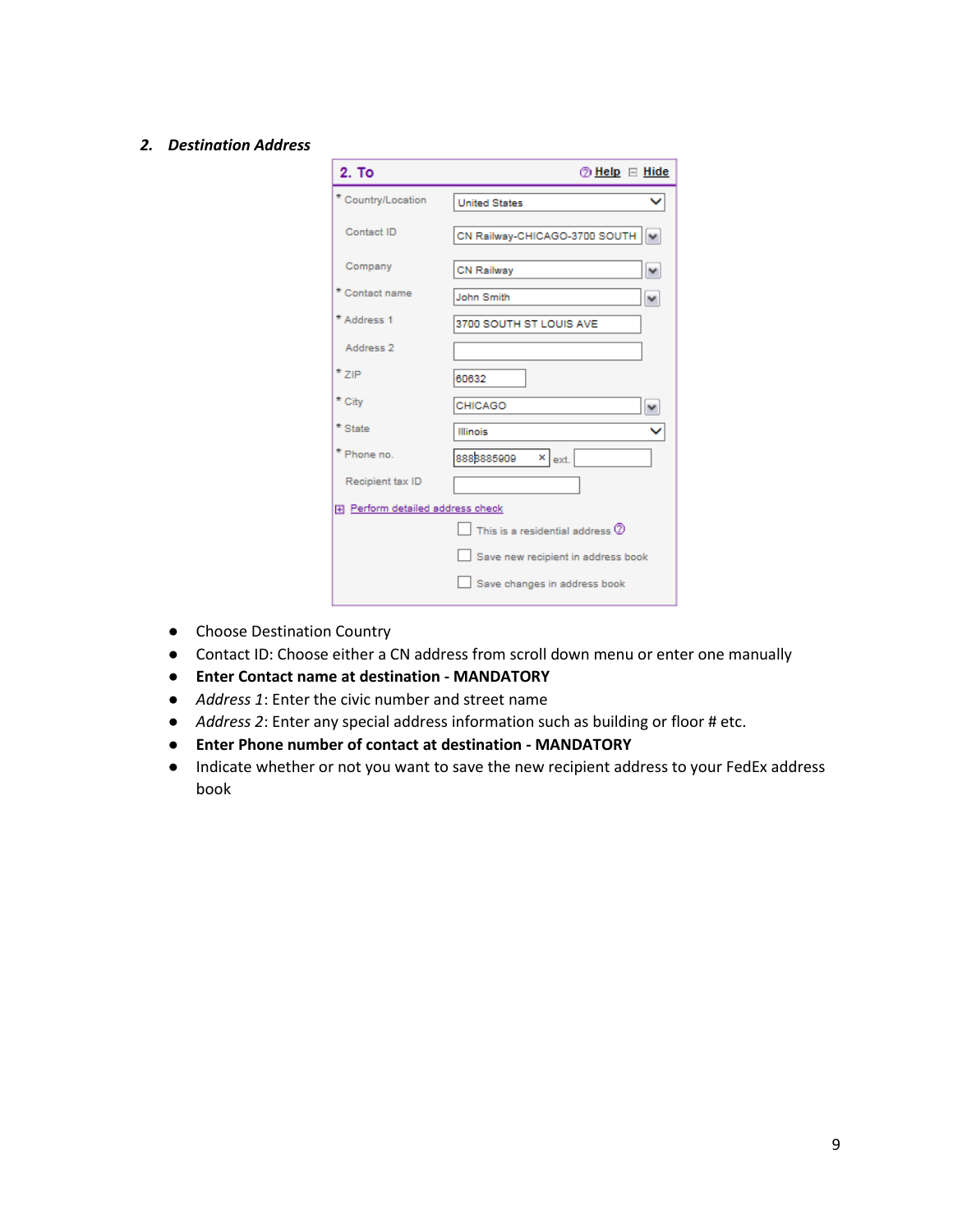#### *3. Package Shipment Options*

| 3. Package & Shipment Details                                                                                         | ② <u>Help</u> □ Hide                                                                                                 |  |  |  |
|-----------------------------------------------------------------------------------------------------------------------|----------------------------------------------------------------------------------------------------------------------|--|--|--|
| * Ship date                                                                                                           | 07/06/2017<br>(⊞                                                                                                     |  |  |  |
| * No. of packages                                                                                                     | 1                                                                                                                    |  |  |  |
| Weight <sup>(2)</sup>                                                                                                 | 5.00<br>kgs N                                                                                                        |  |  |  |
| Declared Value 2                                                                                                      | <b>Canadian Dollars</b><br>10.0<br><b>Currency Converter</b><br>ς                                                    |  |  |  |
| Service type                                                                                                          | <b>International Ground</b>                                                                                          |  |  |  |
| *Package type                                                                                                         | Other Packaging                                                                                                      |  |  |  |
| Dimensions                                                                                                            | Select                                                                                                               |  |  |  |
| * Shipment purpose                                                                                                    | Sold (Commercial)                                                                                                    |  |  |  |
| * Total customs value<br>℗                                                                                            | <b>Canadian Dollars</b><br>10<br>ŝ<br><b>Currency Converter</b>                                                      |  |  |  |
| documentation for customs clearance.                                                                                  | * The Commercial Invoice is always required for International<br>Ground shipments. You may print the FedEx-generated |  |  |  |
| ◯ I want to use my own Commercial Invoice/Pro Forma Invoice<br>I want to create a Commercial Invoice for FedEx Ground |                                                                                                                      |  |  |  |
|                                                                                                                       | Include a return label $@$                                                                                           |  |  |  |

- *Ship Date:* Filled automatically or can be changed to a later date (maximum of 10 days)
- *No of packages:* Enter number of packages
- *Weight:* Enter weight of packages and select **"lbs"** as unit of measure. Shipping weight of 150 lbs per package must not be exceeded.
- *Declared Value & Currency:* The Declared Value is the value of the package and is used by FedEx for insurance purposes. Enter Declared Value of package up to a maximum of \$100.00 at no additional cost. A Declared Value greater than \$100.00 would trigger insurance premium charges that are not covered by CN so Declared Value must never exceed \$100.00. Select Currency
- *Service Type:* Choose **"International Ground"**
- *Package Type:* With FedEx Ground *package type* will be defaulted to "Other Packaging"
- *Dimensions*: Optional
- *Shipment Purpose:* Choose option from drop down menu
- *Total customs value:* Enter Total customs value. Select Currency. Must be the same value and currency as per your Customs Documentation. Total customs value and Declared Value should be different if Total customs value is greater than \$100.00 since CN only covers up to \$100 in Declared Value (insurance).
- Check button "I want to create a Commercial Invoice for FedEx Ground"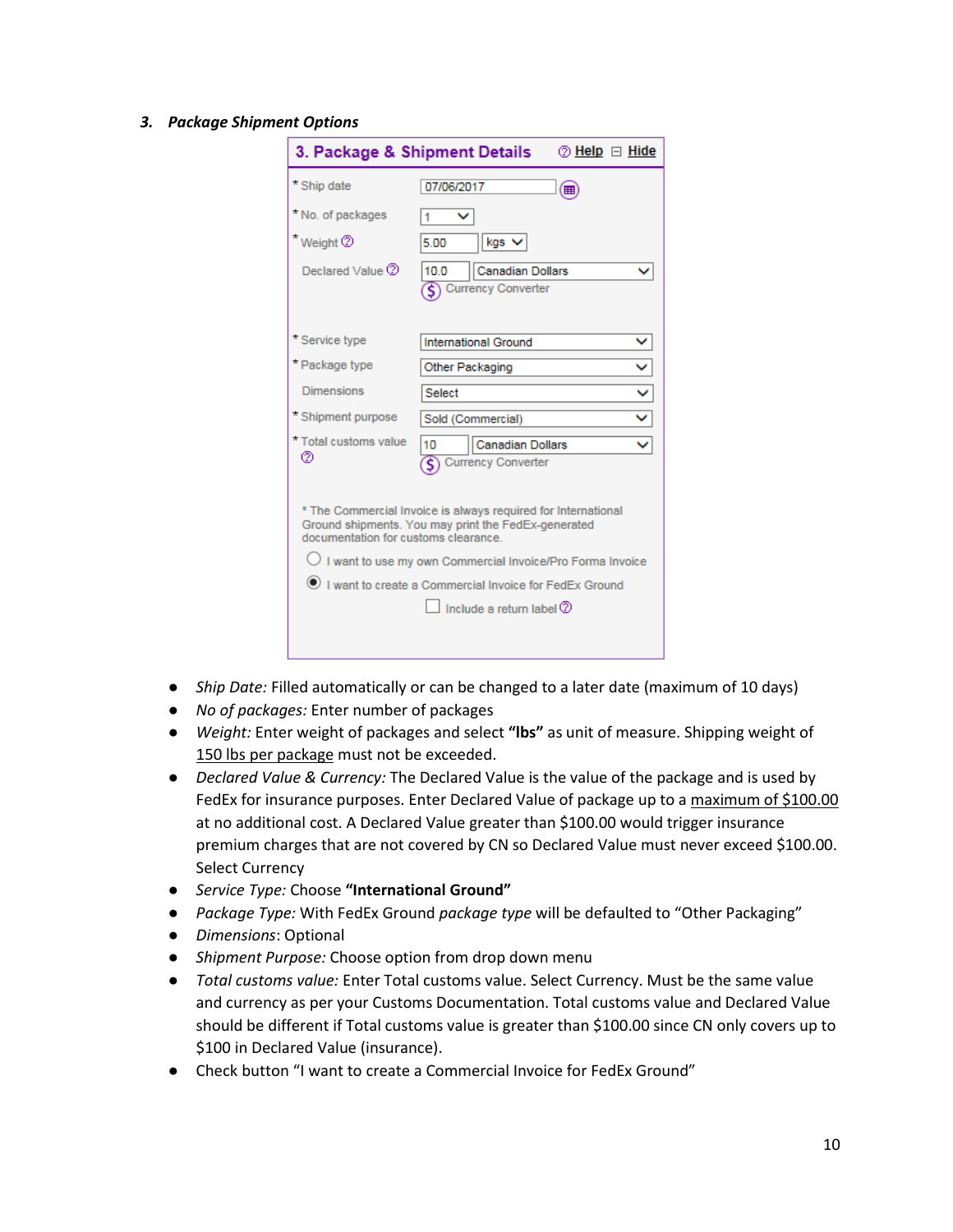#### *4. Billing Details*

| 4. Billing Details       | 2 Help □ Hide                                  |
|--------------------------|------------------------------------------------|
| * Bill transportation to | CN-HQ-CA-106                                   |
| information.             | Alert: Please remember to enter your reference |
| Your reference           | john.smith@cn.ca                               |
| □ More reference fields  |                                                |
| P.O. no.                 | <b>Select</b>                                  |
| Invoice no.              | 99999                                          |
| Department no.           | <b>IT Asset Mamt.</b>                          |

- *Bill transportation to*: This is a default field that user cannot change. CN's FedEx account number for third party billing will never be required and won't be divulged
- *Your reference (User email)*: This is a default field that user cannot change
- *P.O. no***: MANDATORY** Enter 10 numeric digits CN's Purchase Order Number
- *Invoice no.*: This is a default field that user cannot change
- *Department no.*: This is a default field that user cannot change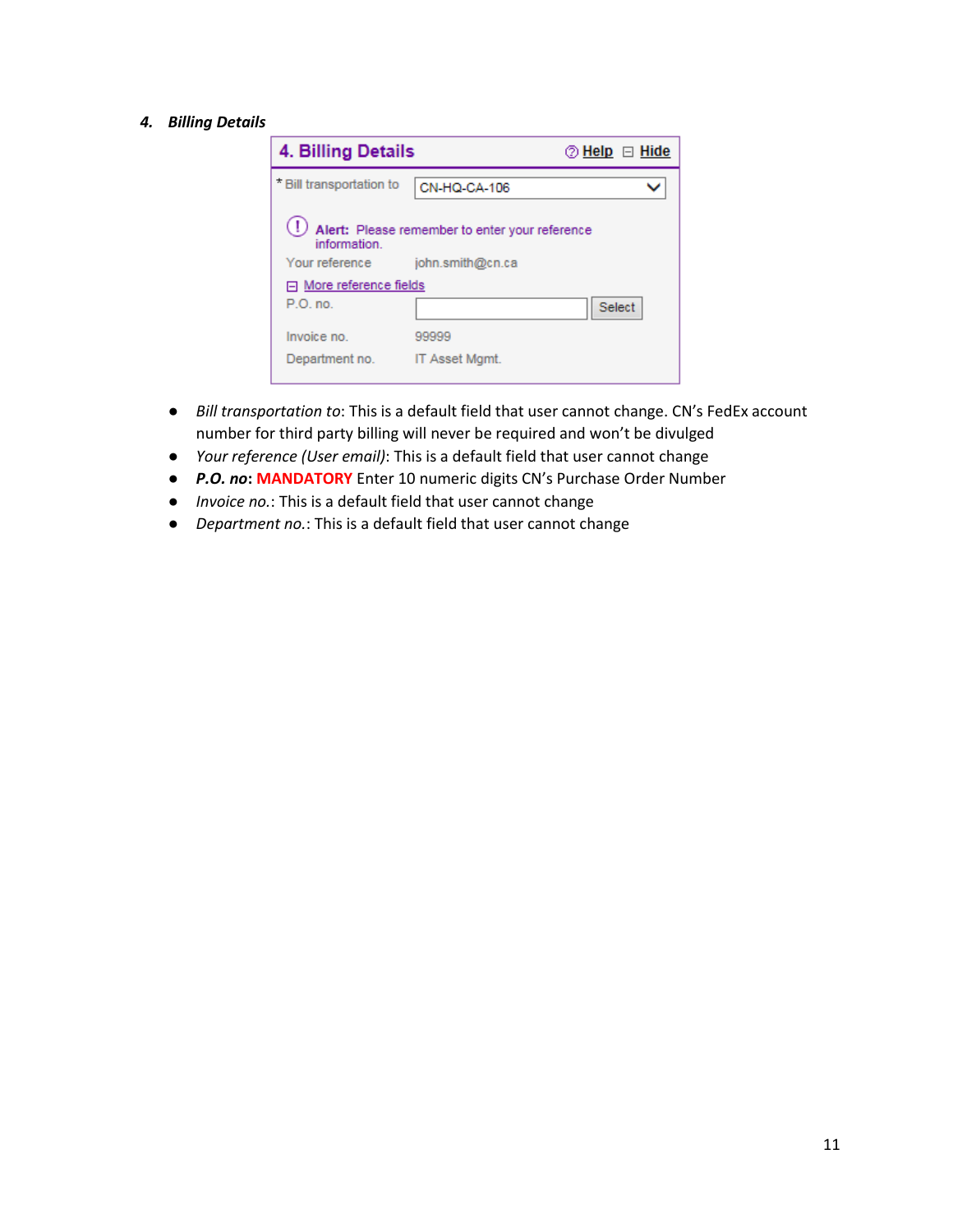#### *Choose Broker*

| Special Services (optional)                                           | ② <u>Help</u> □ <u>Hide</u>                                   |
|-----------------------------------------------------------------------|---------------------------------------------------------------|
| Non-standard packaging<br>$\blacksquare$ Broker select $\blacksquare$ | Indicate below the broker who will assist with this shipment. |
| Broker account no.                                                    |                                                               |
| * Broker company<br>name                                              | CN Customs Brokerage Serv<br>v                                |
| Broker contact name                                                   | <b>Brenda Vossen</b>                                          |
| Address 1                                                             | 3373 Griswold Rd                                              |
| Address 2                                                             |                                                               |
| ZIP                                                                   | 48060<br>Postal code information                              |
| City                                                                  | PORT HURON                                                    |
| <b>State</b>                                                          | Michigan                                                      |
| Country/Location                                                      | <b>United States</b>                                          |
| * Phone no.                                                           | 8668901931                                                    |
| Broker tax ID                                                         |                                                               |
| COD (Collect on Delivery) 田                                           |                                                               |

- Check the box "*Broker select*"
- Broker company name: Select "CN Customs Brokerage Services". It is your only option.

#### *5. Pickup/Drop-off*



- Choose "Schedule a pickup" if you don't have a scheduled pickup at your location. Origin address will be the default pickup address. Pickup will be completed on the following business day. See detailed steps on page 15
- Choose "Use an already scheduled pickup" only if there is a daily scheduled pickup at your location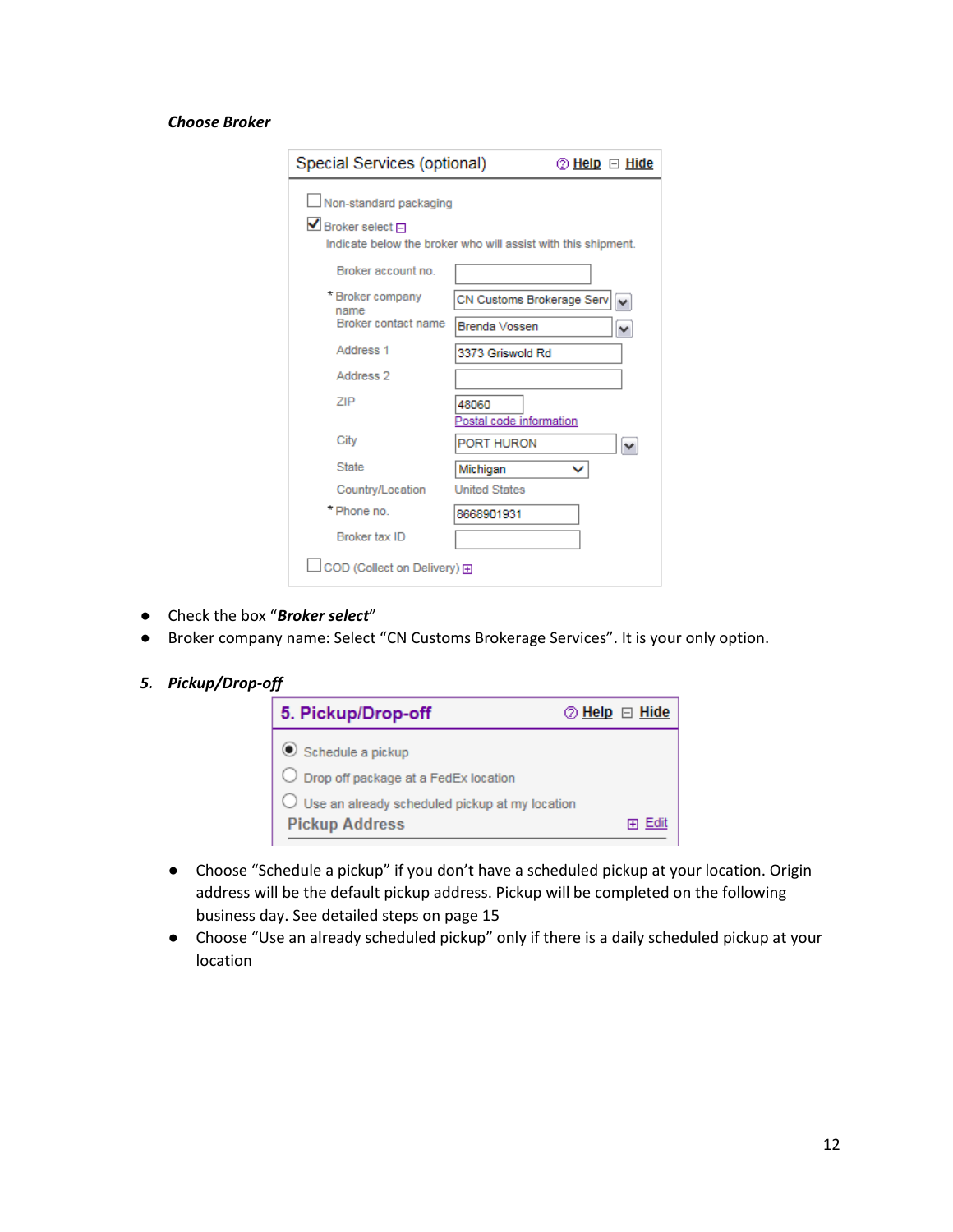#### *Rate & transit times (optional)*



- Click "Calculate" to see shipment transit times
- *TIP*: If an error occurs on shipment a prompt in red writing appears. To have it disappear before completing shipment refresh page by calculating again
- *6. Continue your Shipment to commodity information*

| 6. Continue your Shipment | <b>⊘</b> Help   |
|---------------------------|-----------------|
|                           | <b>Continue</b> |

● Click "Continue" when ready to go to commodity information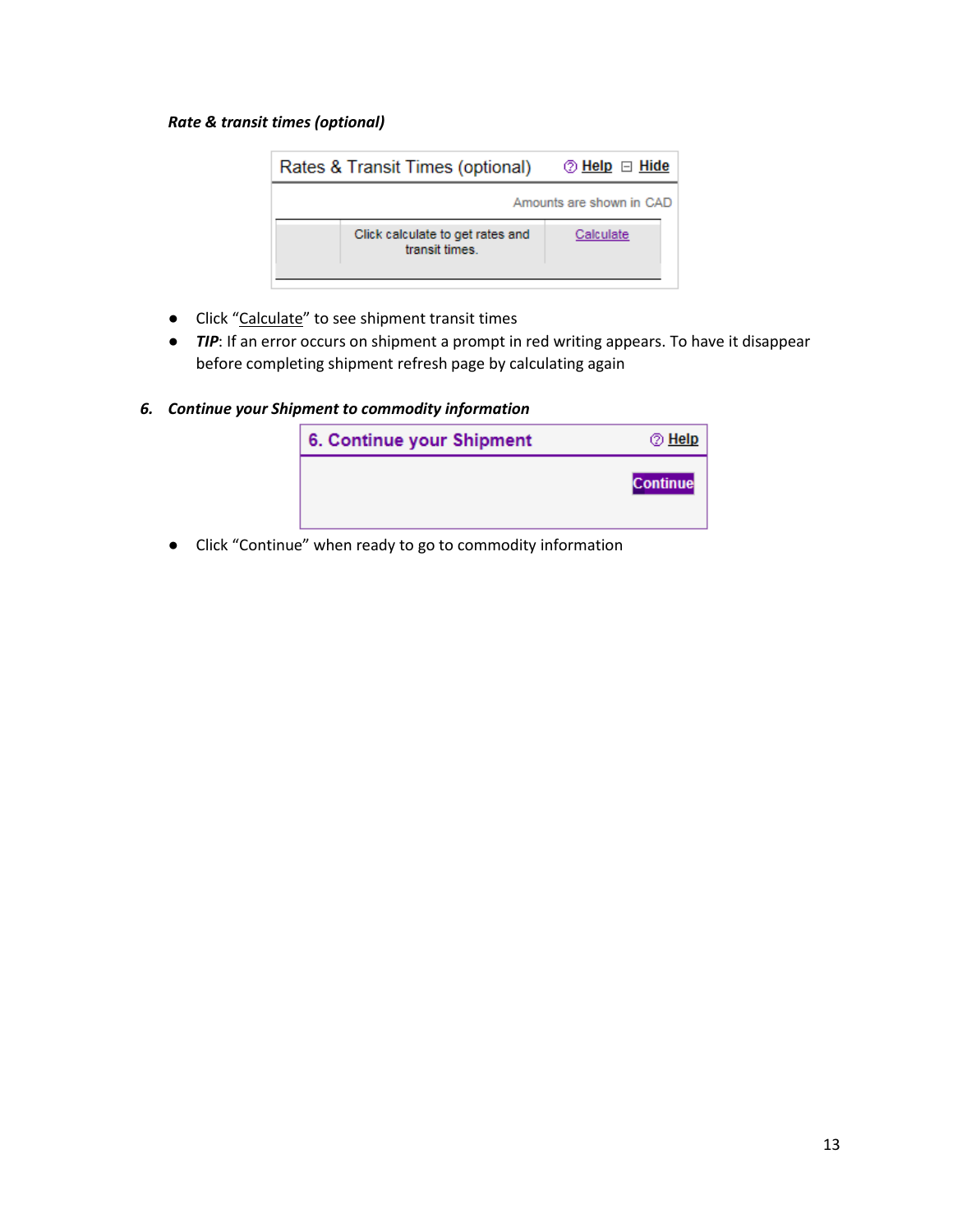|                               | 7. Commodity Information                            |                        |                            |                           | ② <u>Help</u> □ <u>Hide</u> |  |
|-------------------------------|-----------------------------------------------------|------------------------|----------------------------|---------------------------|-----------------------------|--|
|                               | Check for prohibited commodities into United States |                        |                            |                           |                             |  |
|                               | <b>Commodity Summary</b>                            |                        |                            |                           |                             |  |
|                               | *Commodity                                          |                        | *Customs<br>value<br>(CAD) | <b>Oty</b>                | Weight<br>(lbs)             |  |
|                               | <b>TEST</b>                                         |                        | 10.00                      | 1                         | 5                           |  |
|                               | Add new commo: V                                    |                        |                            |                           |                             |  |
|                               | <b>Totals</b>                                       |                        | <b>10 CAD</b>              | 1                         | 5 lbs                       |  |
|                               |                                                     |                        |                            |                           | Edit Delete                 |  |
|                               | <b>Commodity 2</b>                                  |                        |                            |                           |                             |  |
|                               | Commodity<br>description                            |                        | New Commodity              |                           |                             |  |
|                               | Unit of measure                                     | each                   |                            |                           |                             |  |
| Quantity                      |                                                     | 1                      |                            |                           |                             |  |
| weight                        | Commodity                                           | 5                      | As totals                  | $\vee$ lbs                |                             |  |
|                               | Customs value                                       | 10<br>As totals<br>CAD |                            |                           |                             |  |
|                               |                                                     | Ś.                     | <b>Currency Converter</b>  |                           |                             |  |
|                               | Country of<br>manufacture 2                         | Canada                 |                            |                           |                             |  |
|                               | Harmonized<br>$code \oslash$                        |                        |                            |                           |                             |  |
| Save/update commodity profile |                                                     |                        |                            |                           |                             |  |
|                               |                                                     |                        |                            | <b>Add this commodity</b> |                             |  |
| <b>Total Shipment Details</b> |                                                     |                        |                            |                           |                             |  |
| weight                        | Shipment                                            | 5.00                   |                            | Ibs                       |                             |  |
| value                         | <b>Total carriage</b>                               | 10.0                   |                            | <b>Canadian Dollars</b>   |                             |  |
|                               |                                                     |                        |                            |                           |                             |  |

#### *7. Commodity Information*

● Select "Add new commodity" from drop down menu in top-left "*Commodity Summary*" box

● *Commodity description*: Enter a description of contents

● Unit of measure: Choose "**each**" as unit of measure

● Quantity: Enter quantity of the material being shipped

● Commodity weight: Enter weight of commodity in pounds

● Customs value: Enter "Customs value" of each commodity

● Choose "Country of manufacture" from drop down menu

● Enter harmonized code (Optional)

● Save Commodity for future use by checking the "Save/update commodity profile" box

● When complete, check the box of your commodity in the top-left "*Commodity Summary*" section. Click the "Add this Commodity" button at the bottom-right to apply the commodity to the shipment. Repeat the above steps if you have other commodities for the shipment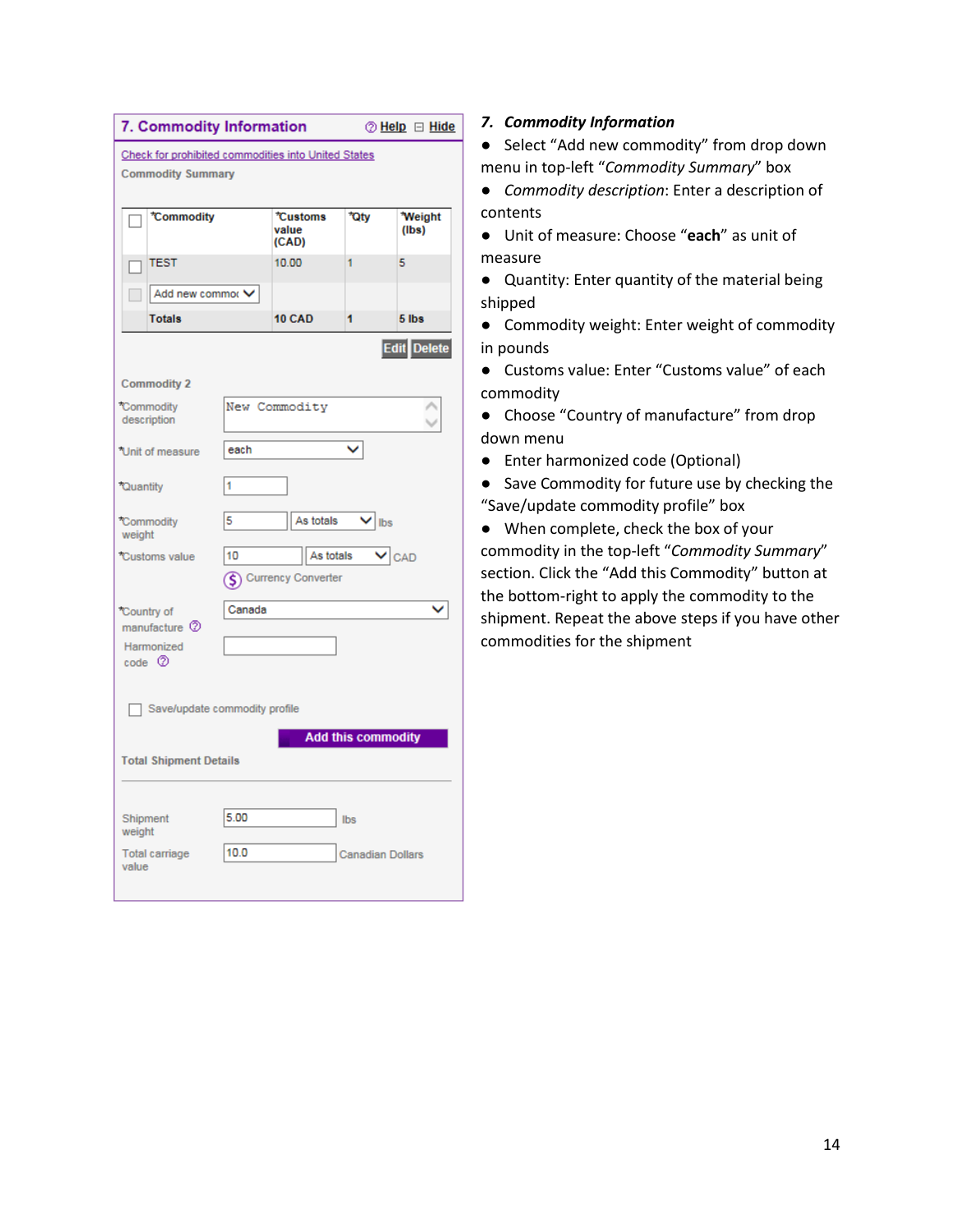*8. Customs Documentation*

| <b>8. Customs Documentation</b>                                                                                                                             | ② Help □ Hide |
|-------------------------------------------------------------------------------------------------------------------------------------------------------------|---------------|
| Alert:<br>A Commercial Invoice/Pro Forma Invoice is required for this<br>shipment. Please print your customs documents and attach<br>them to your shipment. |               |
| Commercial Invoice<br><b>Pro Forma Invoice</b><br>田 Additional FedEx generated trade documents                                                              |               |
|                                                                                                                                                             |               |

● Check the box "Commercial Invoice" for customs documentation

#### *11. Complete your Shipment*

| 11. Complete your Shipment                                                                                      |             |
|-----------------------------------------------------------------------------------------------------------------|-------------|
| Alert:                                                                                                          |             |
| Please review alert(s) provided on this page before<br>continuing.                                              |             |
| Create a Shipment Profile to store recipient, package and all<br>other details of this shipment for future use. |             |
| <b>Save for later</b>                                                                                           | <b>Ship</b> |
|                                                                                                                 |             |

- Choose "*Create a Shipment Profile*" and give it a nickname for future use. This can be very useful for recurrent shipments
- Click "Ship" when ready

#### *Print Labels*

| Thank you for shipping with FedEx. Your tracking number: 779570420598 |                                                                             |
|-----------------------------------------------------------------------|-----------------------------------------------------------------------------|
| $\blacksquare$ Label                                                  |                                                                             |
| Commercial Invoice   View (3 printed copies required)                 |                                                                             |
| Receipt   View                                                        |                                                                             |
|                                                                       |                                                                             |
| Print                                                                 | Create return shipment Edit shipment Cancel shipment Repeat last Create new |
|                                                                       | Go to Global Trade Manager Schedule a Pickup                                |

- If any information needs to be changed click "Edit Shipment". It will return user to FedEx ship manager page
- Select Label, Click "Print" when ready
- Follow instruction on print labels to know where they should go on package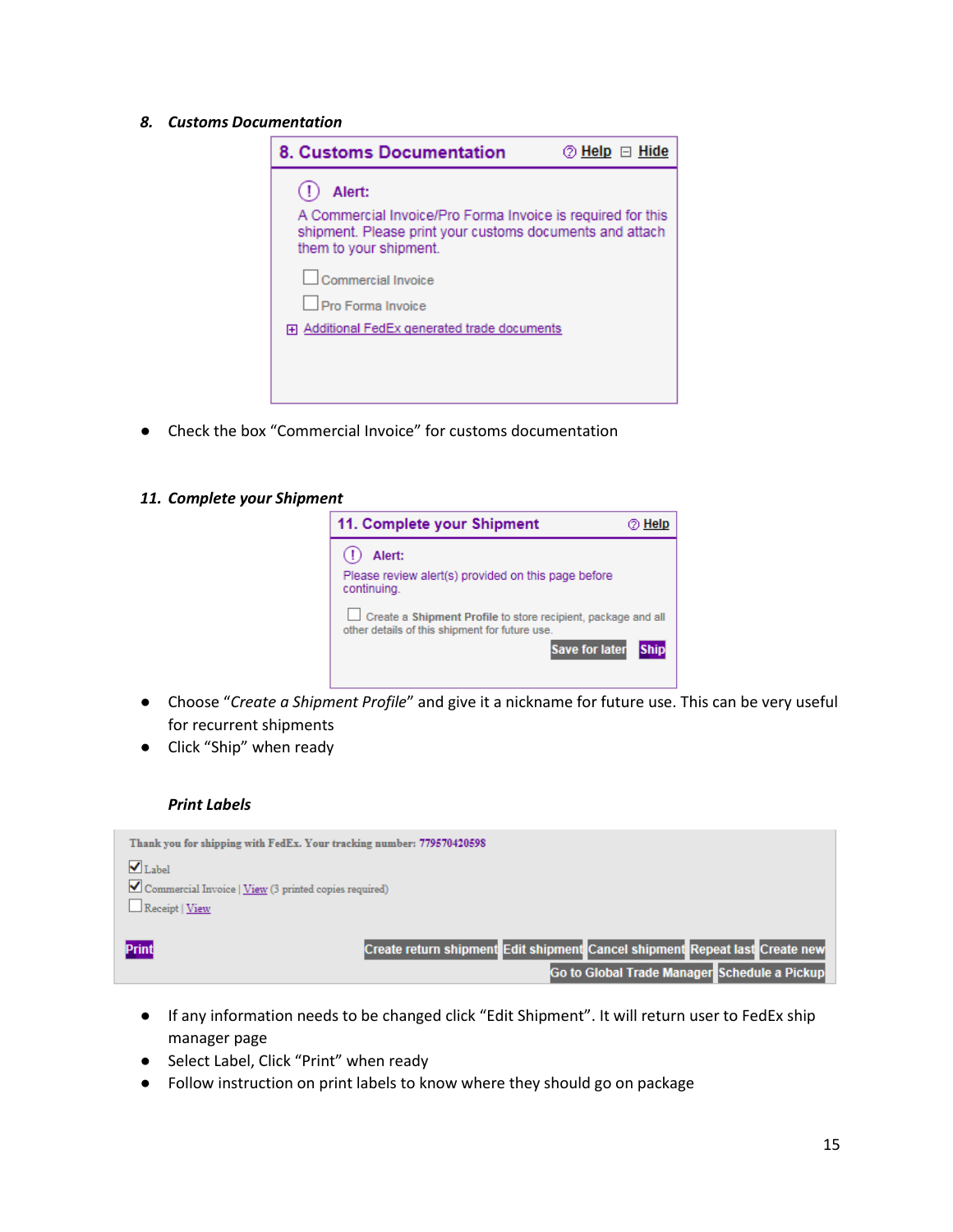## *Schedule a pickup - detailed steps*



- Choose "Schedule a pickup"
- Pickup Address: Press "Edit" to review or enter a Pickup Address
- Package Information: Press "Edit" to review and enter information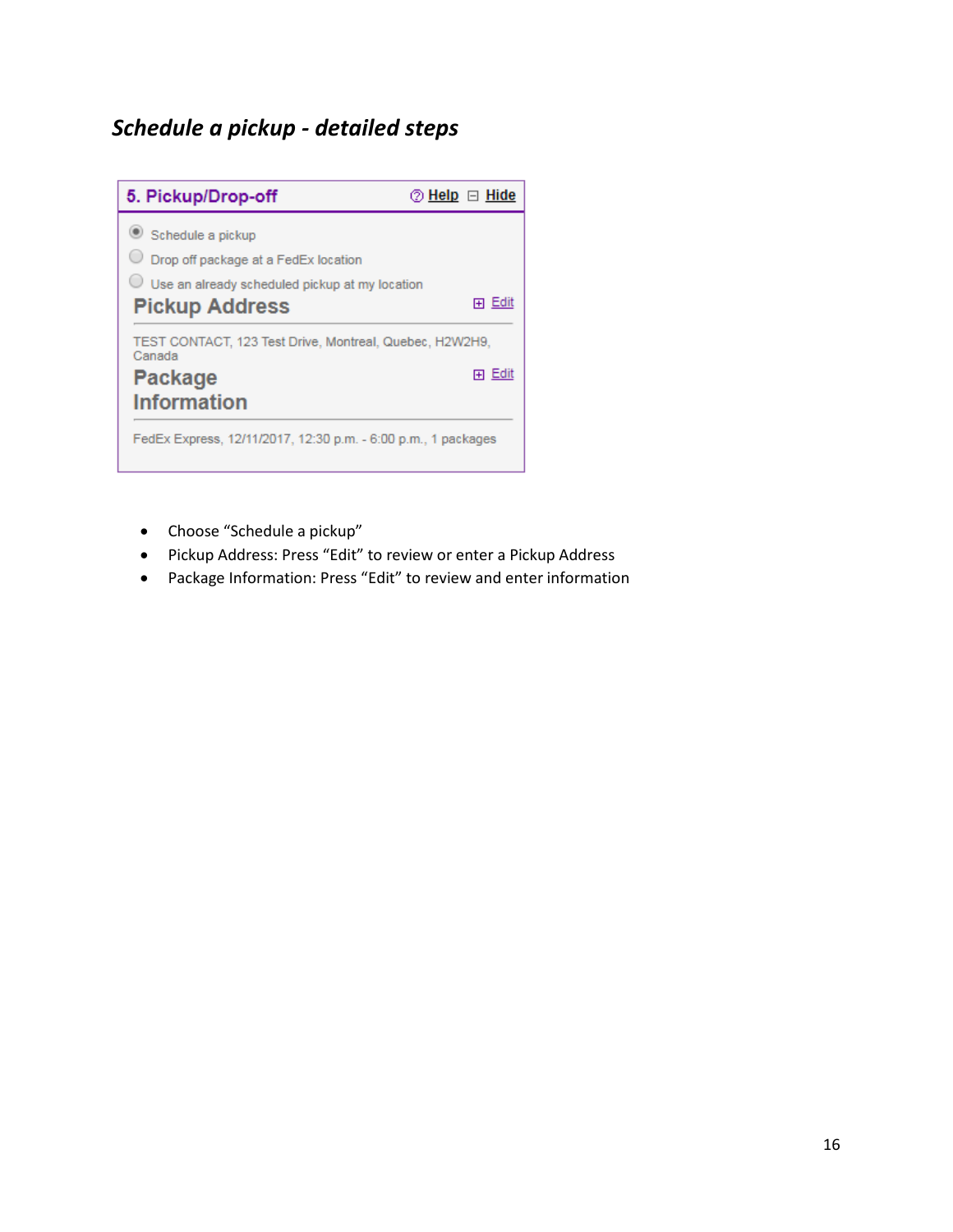| 5. Pickup/Drop-off                                                                   |                                                                 |
|--------------------------------------------------------------------------------------|-----------------------------------------------------------------|
| Schedule a pickup<br>O Drop off package at a FedEx location<br><b>Pickup Address</b> | Use an already scheduled pickup at my location<br>$\Box$ Hide   |
| Use account address   Clear all fields<br>Country/Location 2<br>Company              | Canada                                                          |
| * Contact name                                                                       | <b>123 TEST COMPANY</b><br>M<br><b>TEST CONTACT</b><br><b>N</b> |
| * Address 1<br>Address 2<br>Suite/unit/floor/etc.                                    | 123 Test Drive<br>Go to door #2                                 |
| * Postal code                                                                        | H2W2H9                                                          |
| * City                                                                               | Montreal<br>M                                                   |
| * Province                                                                           | Quebec<br>▼                                                     |
| * Phone no.                                                                          | 5141234567<br>ext.                                              |
| Package<br>Information                                                               | El Hide                                                         |
| Pickup type                                                                          | <b>FedEx Express</b>                                            |
| * Total no. of packages                                                              | I٦                                                              |
| * Total weight                                                                       | ٦<br>Ibs<br>▼                                                   |
| * Plckup date                                                                        | 12/11/2017<br>(明)                                               |
| * Ready time                                                                         | 12:30 p.m.<br>▼                                                 |
| * Latest time available                                                              | 6:00 p.m.<br>v                                                  |
| Location of packages<br>or special instructions                                      | (Not to exceed 25 characters)                                   |

- **Pickup Address** is defaulted to your Origin Address. You can enter a different Pickup Address manually
- **Package Information** must be completed
- **Pickup date for FedEx Ground**: can only be scheduled for the "next day". Must be scheduled one (1) day in advance. Cannot be scheduled for the same day.
- **Ready time and Latest time available is your "availability window"**
- **Ready time**: enter the "earliest time" that FedEx can pickup your package at your location on that day
- **Latest time available**: enter the "latest time" that FedEx can pickup your package at your location on that day (should be at least an hour prior to your closing time)
- **Fill the "Shipment Notifications" section:** ensure to get email notifications about your shipment status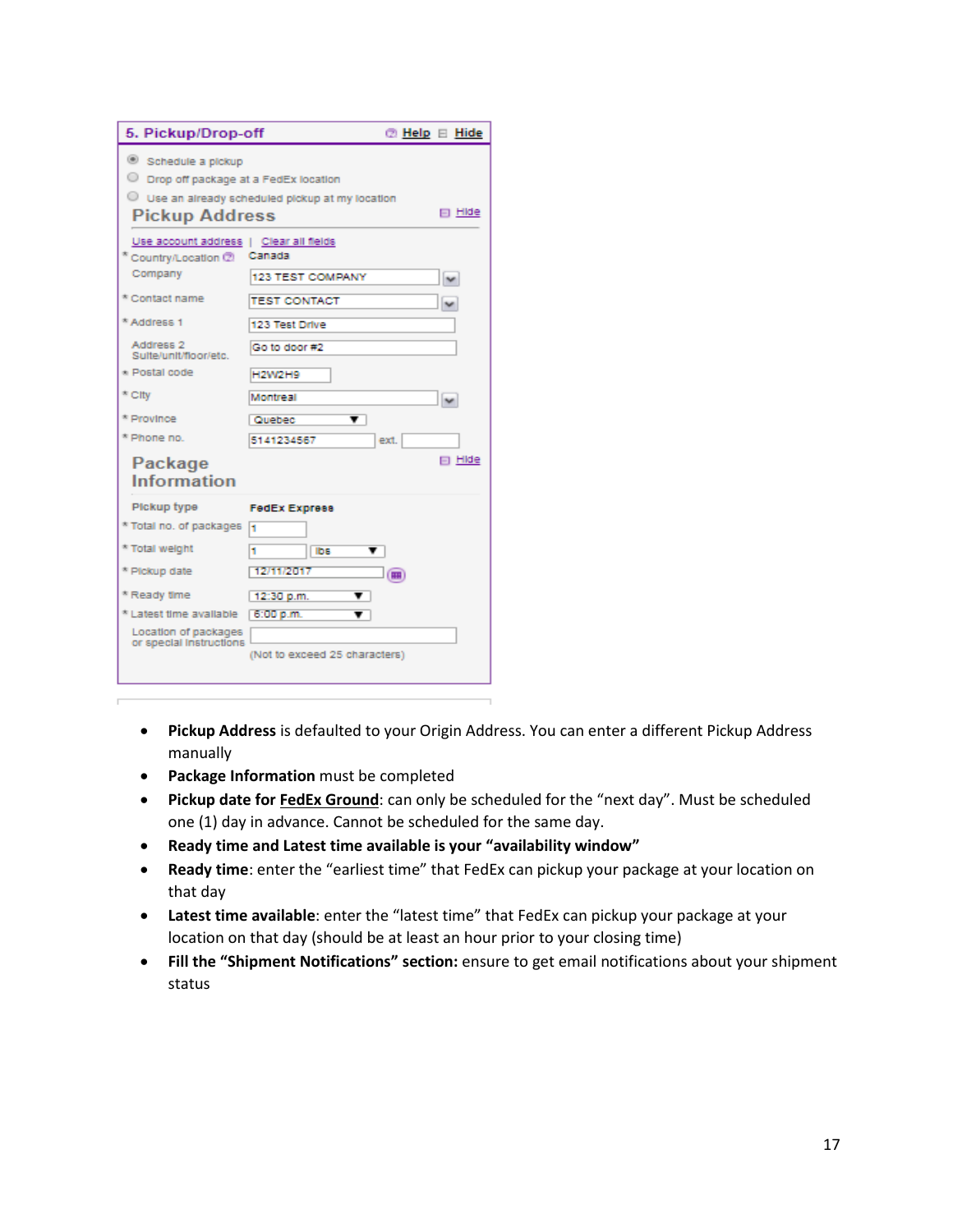

Click "Ship" when ready

|                                             | Enter pickup information <sup>2</sup> View pickup confirmation                                                                                                                                                                                                                                                                                                                                            |                                                              |                                                     |  |
|---------------------------------------------|-----------------------------------------------------------------------------------------------------------------------------------------------------------------------------------------------------------------------------------------------------------------------------------------------------------------------------------------------------------------------------------------------------------|--------------------------------------------------------------|-----------------------------------------------------|--|
|                                             | FedEx Pickup Confirmation-FedEx Express YUTA250                                                                                                                                                                                                                                                                                                                                                           |                                                              |                                                     |  |
|                                             |                                                                                                                                                                                                                                                                                                                                                                                                           |                                                              |                                                     |  |
|                                             | Thank you for shipping with FedEx. Your pickup request has been scheduled. FedEx will pick up your packages at the address below.                                                                                                                                                                                                                                                                         |                                                              |                                                     |  |
| Country/Location<br>Company<br>Contact name | Canada<br><b>TEST COMPANY</b><br><b>TEST CONTACT</b>                                                                                                                                                                                                                                                                                                                                                      | <b>FedEx Express</b><br>Pickup date<br>Total no. of packages | <b>Confirmation no. YUTA250</b><br>12-11-2017<br>1. |  |
| Address 1                                   | 123 test DRIVE                                                                                                                                                                                                                                                                                                                                                                                            | <b>Total weight</b>                                          | 1 ka                                                |  |
| Address 2                                   | <b>Ste 110</b>                                                                                                                                                                                                                                                                                                                                                                                            | Pickup time                                                  | $3:00$ pm - $6:00$ pm                               |  |
| Postal code<br>City                         | <b>H<sub>2w</sub></b> 2H <sub>9</sub><br><b>Montreal</b>                                                                                                                                                                                                                                                                                                                                                  | Edit Cancel Get rate quote Ship                              |                                                     |  |
| Province                                    | Québec                                                                                                                                                                                                                                                                                                                                                                                                    |                                                              |                                                     |  |
| Phone no                                    | 5141234567                                                                                                                                                                                                                                                                                                                                                                                                |                                                              |                                                     |  |
| Alert:                                      | Your confirmation number will be stored in your pickup history for up to 30 days. Any changes or cancellations you<br>make to this pickup will be updated in your pickup history. However, please record your confirmation number and any<br>changes for your records. Please have all required shipment information completed prior to pickup. You may contact<br>FedEx Customer Service for assistance. |                                                              |                                                     |  |
|                                             |                                                                                                                                                                                                                                                                                                                                                                                                           |                                                              | Print                                               |  |

- Write down the "FedEx Pickup Confirmation Number" showing at the top of your screen.
- If your package is NOT pickup by FedEx on the confirmed pickup date please Email **[canadacustomerservice@fedex.com](mailto:canadacustomerservice@fedex.com)** immediately. Provide your Confirmation Number and inquire has to why your pickup was not performed. Ask FedEx to assist you to reschedule a pickup. Please note that a failed pickup always has to be re-scheduled, it is NOT automatically re-scheduled on the next day
- If you don't get to the "FedEx Pickup Confirmation Screen" then your pickup has NOT been scheduled. Email **[canadacustomerservice@fedex.com](mailto:canadacustomerservice@fedex.com)** to confirm FedEx service at your location, especially if this is the first time that you are scheduling a pickup with FedEx. Ask FedEx to assist you to schedule a pickup